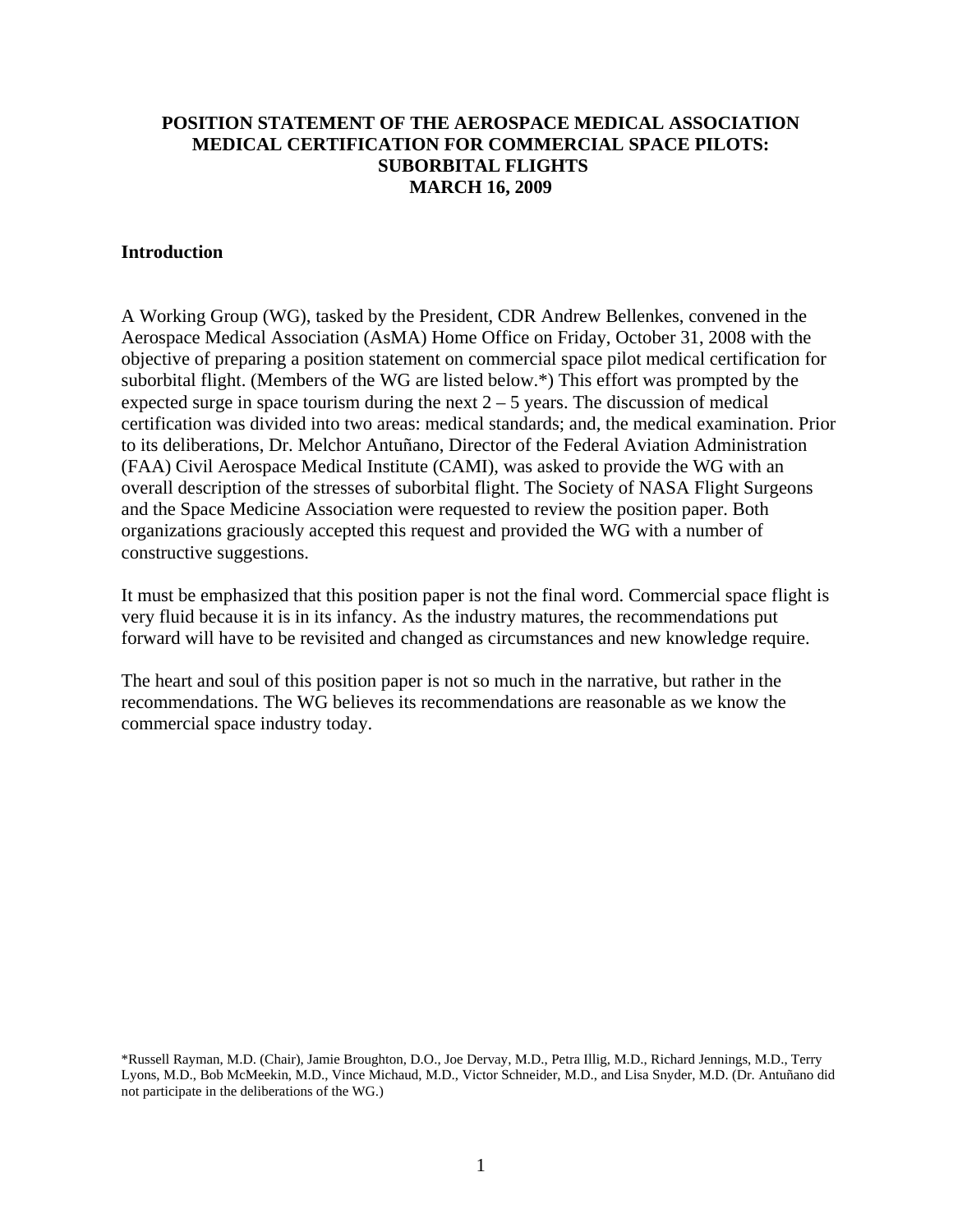### **Stresses of Suborbital Flight**

There are currently a number of companies throughout the world in varying stages of development of space vehicles to provide suborbital flights for space flight passengers. The duration of the flight is expected to be between  $1.5 - 2.5$  hours with one excursion of  $3 - 4$ minutes in microgravity. Depending upon the type of space vehicle, there will be 1 or 2 pilots. It is anticipated that such flights would become readily available within the next several years and that increasing numbers of space flight passengers would purchase tickets, particularly as they become more affordable. Although most suborbital flights will be dedicated to space tourism, there will be some for other commercial purposes such as satellite insertion into orbit, reconnaissance, weather observation, research, etc. (Regarding research, the  $3 - 4$  minutes of microgravity should be adequate for testing and developing certain hardware compared to the existing 25 second windows afforded by aircraft parabolic flights.) Because commercial companies are building space vehicles of different design, capabilities, and flight profiles, the stresses will vary from one space vehicle to the other. Therefore, the recommendations for pilot medical standards and for the medical examination must be flexible giving allowance for these differences. The stresses of suborbital flight include:

a. Acceleration

After liftoff, acceleration will peak between 2.5 and 4.0 Gx and 3.0 to 3.5 Gz as the space vehicle climbs to suborbital altitude. On reentry, acceleration may peak at 5.5  $-6$  G (although some space vehicles are being designed to impose only 2.2 – 2.5 G), which, depending on the design of the specific vehicle, may be imposed predominantly in either the z-axis or x-axis. For passengers in vehicles that provide tilt-back seating, most of the acceleration on launch and reentry will likely be in the Gx axis with a duration expected to be no longer than 30 seconds. However, for pilots, the G vector may be predominantly +Gz. Because of tilt-back seating and the flight profile, most of the acceleration on launch and reentry will be in the Gx axis with a duration expected to be no longer than 30 seconds. There are currently no definitive plans to utilize anti-g-suits during these flights (although some companies are considering its use). At this time, the onset rate of the accelerative forces has not yet been released by any of the operators.

b. Barometric Pressure

Some companies are planning a sea-level, mixed gas atmosphere allowing a maximum cabin altitude equivalent to 8,000 ft., similar to that of current commercial airlines flight operations. Other companies are planning a pure hypobaric oxygen environment. The use of pressurized space suits may be utilized by some companies as additional safety/risk mitigation in event of cabin depressurization.

c. Microgravity Effects

Although the long term effects of microgravity are well known, this is not considered a significant factor in that exposure to microgravity will only be of 3 to 4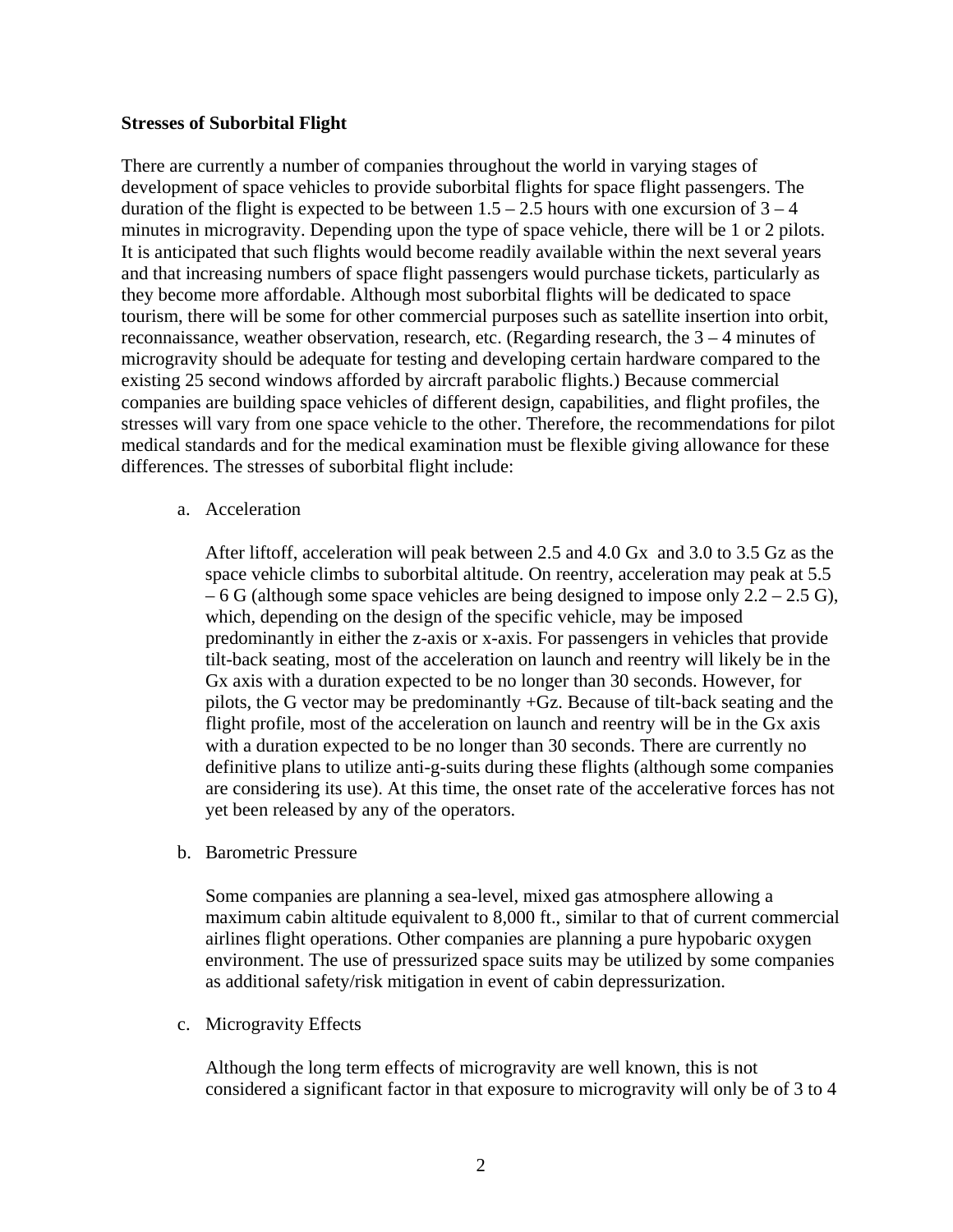minutes for each flight. Nevertheless, there is always the possibility of symptoms of space adaptation syndrome/space motion sickness for sensitive individuals. Likewise, even with a short exposure to microgravity, some individuals might experience other neurovestibular alterations, particularly after landing.

d. Ionizing Radiation

For the most part, there is no concern regarding ionizing radiation because of the short duration of the flight and the fact that launch date/time can be controlled depending upon solar/atmospheric conditions. Also, ionizing radiation is considered an occupational health rather than a medical certification issue. However, all flight crew, particularly for those flying several times per week, should be required to wear personal dosimeters as do radiation and medical imaging personnel to ensure compliance with National standards.

e. Non-Ionizing Radiation

Non-ionizing radiation is not considered a significant factor for medical certification.

f. Noise

Some of the space vehicles do generate loud internal noise for brief periods although the exact decibel level is not known.

g. Vibration

The vibration associated with launch and aerodynamic loading of a space vehicle is significantly greater than standard aircraft operations. Transient vibrational loads of >0.5 g peak for <1 minute and cumulative vibration loads of the vehicle could transiently interfere with the pilot's ability to promptly institute corrective actions. However, it was felt that vibration is not considered a specific standard for medical certification.

h. Cabin Air Quality

The cabin will be sealed with recirculated air. Although there could be some concerns regarding off gassing of internal materials, this is not considered a significant medical certification issue.

i. Spatial Disorientation

There is the possibility of spatial disorientation particularly with different G vector transitions. This has been experienced in prior suborbital flight.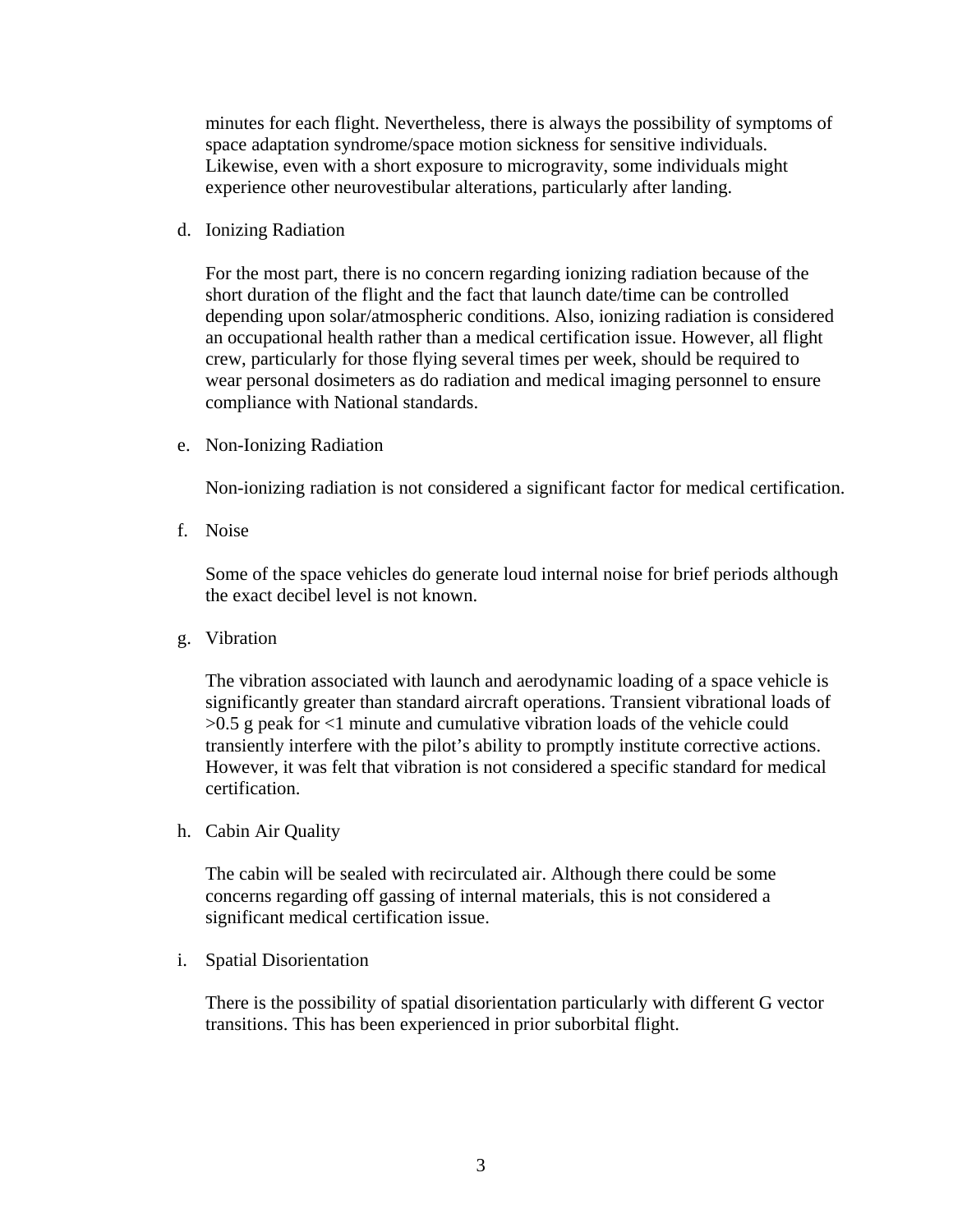## **Discussion**

With Dr. Antuñano's briefing as background, the WG addressed, in turn, two specific areas of medical certification: medical standards and the medical examination. Consideration in both areas began with an understanding that, although efficiencies would be required for profitability, safety is paramount and every effort must be taken to ensure safety.

The WG felt it would be impractical to determine medical standards with a line-by-line review of each system of the body. Rather, it was felt that the current Federal Aviation Administration (FAA) Class I medical standards were reasonable for crews flying suborbital flight. Furthermore, it was felt that a responsive waiver system would be crucial so as to avoid unnecessary disqualification. Such a waiver system already exists for most flying organizations throughout the world giving regulatory authorities flexibility and this is what is suggested for this new program. Many pilots today in commercial aviation, general aviation, military aviation, and the space program do have waivers and have flown without compromising flying safety. However, it must be kept in mind that there will be, at least in the beginning, a limited number of space pilots and each mission will be very high profile. Consequently, the waiver authority must exercise discretion in its decisions taking into consideration the unique environment of space.

From a medical perspective, overly strict medical standards could lead to unnecessary disqualification of pilots. But at the same time, at least in the beginning of this new endeavor, an overly liberal policy could be an added threat to flying safety. As experience is accrued, medical standards could be revised by regulatory agencies accordingly. Space flight and the space environment both have unique stressors and unique aeromedical concerns that require an additional level of vigilance until a larger body of commercial suborbital flight experience is attained.

The WG next discussed the medical examination requirements for suborbital space pilots. The purpose of the examination is to ensure the pilot meets medical standards only during the period of validity of certification, i.e.,  $6 - 12$  months depending upon age, and to detect the more common illnesses that could cause sudden incapacitation. No tests or procedures were recommended outside this parameter such as those for long term health monitoring. However, other tests were discussed including treadmill, electron beam computed tomography (EBCT), and lipid profile. The WG opted against these procedures because of the high false-positive rate anticipated for a treadmill test on relatively young individuals. Coronary calcium scoring is a part of established cardiac risk stratification protocols at some institutions and has an established body of literature justifying its use on coronary risk assessment. However, there are currently no guidelines stipulating the use of coronary calcium for risk assessment. Although a lipid profile might be desirable, it really is a marker for long-term health and not for aerospace medical certification.

What the WG recommended should be considered the minimum examination requirements. Undoubtedly, opinions would vary regarding laboratory/procedures requirements. However, the WG did reach consensus on those that had a reasonable probability of detecting a potentially incapacitating condition. Any company or regulatory authority could enlarge the scope of the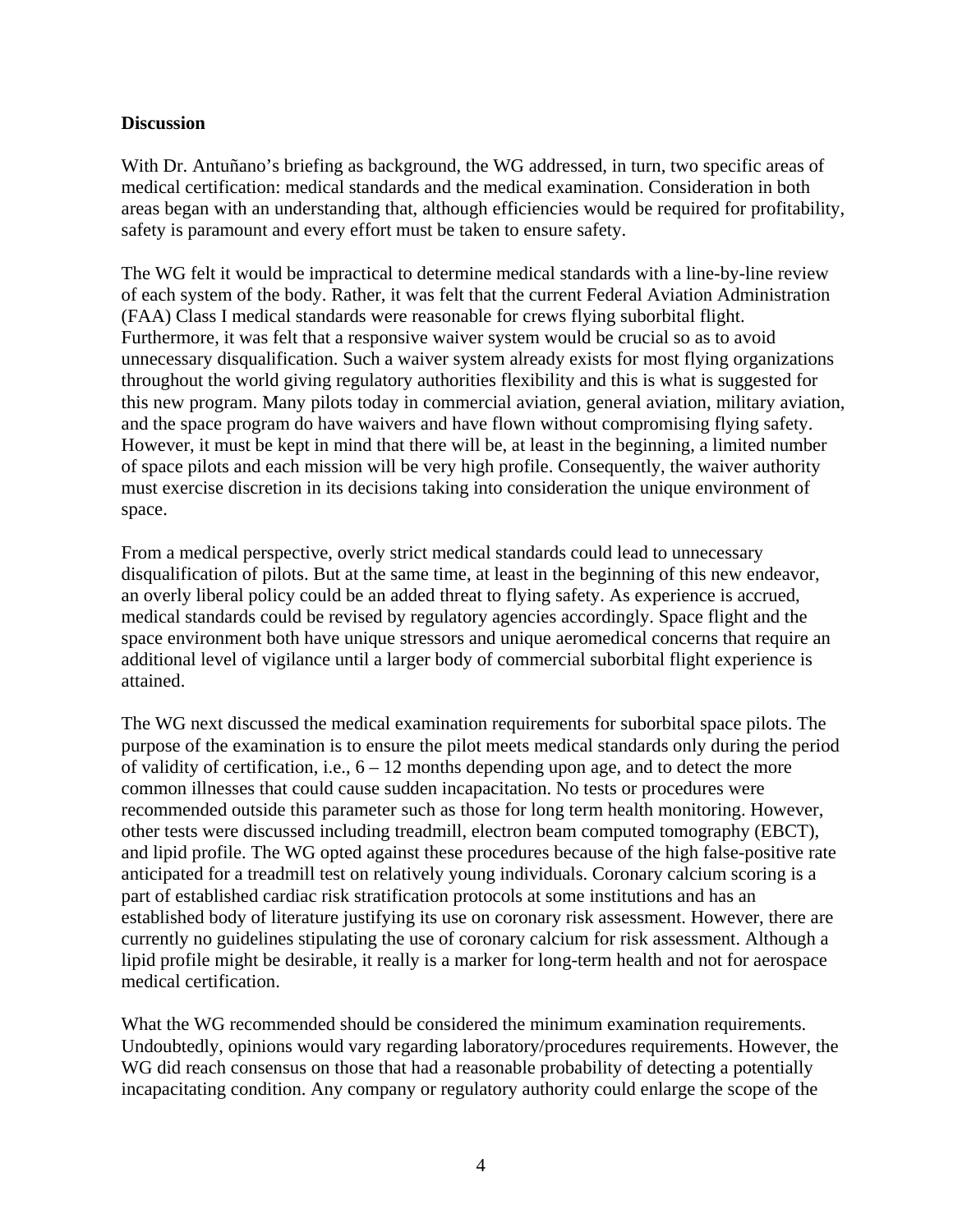medical examination including laboratory tests and procedures. If any abnormalities were found, the regulatory authority would have to determine the clinical significance and subsequent aeromedical disposition. Companies may stipulate additional medical testing if they so choose and even make the physical examination more frequent at their discretion. Medical examinations should be performed by a physician trained (preferably board certified) in aerospace medicine. It has also been suggested that any crewmember expecting to fly passengers to zero-g should obtain experience in parabolic flight and G-training.

This WG considered only suborbital flight because it is anticipated it will be a reality in the near future. Undoubtedly, there will eventually be orbital flights offered to space flight passengers, but these probably will not occur for at least another 5 – 10 years. Because orbital flight will impose stresses different from suborbital flight, it must be given special consideration accordingly. It was anticipated that a similar WG might convene in the near future to determine the medical standards and the extent of the medical examination for pilots flying commercial orbital flights.